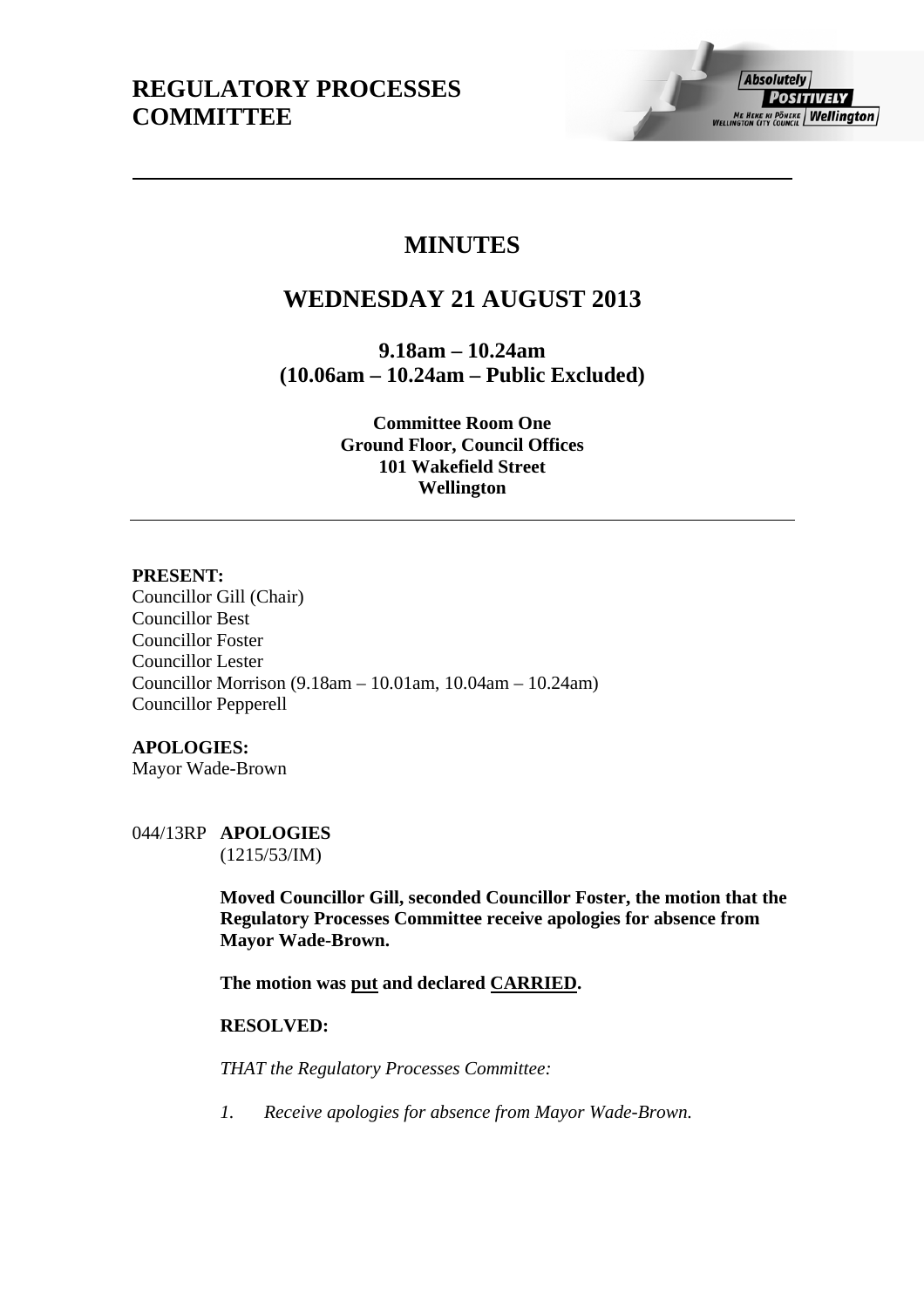## 045/13RP **MINUTES FOR CONFIRMATION**  (1215/53/IM)

**Moved Councillor Gill, seconded Councillor Pepperell, the motion that the Regulatory Processes Committee approve the minutes of the meeting held Wednesday 19 June 2013 having been circulated, be taken as an accurate record of that meeting.** 

**The motion was put and declared CARRIED.** 

#### **RESOLVED:**

*THAT the Regulatory Processes Committee:* 

*1. Approve the minutes of the meetings held Wednesday 19 June 2013 having been circulated, be taken as an accurate record of that meeting.* 

## 046/13RP **CONFLICT OF INTEREST DECLARATIONS**  (1215/53/IM)

#### **NOTED:**

There were no conflicts of interest declared.

#### 047/13RP **PUBLIC PARTICIPATION**  (1215/53/IM)

#### **NOTED:**

There was no public participation.

048/13RP **BACKGROUND TO ORAL SUBMISSIONS OBJECTION TO THE PROPOSED ROAD STOPPING AND DISPOSAL OF LEGAL ROAD ADJOINING 3 CUNLIFFE STREET, JOHNSONVILLE**  Report of Paul Davidson, Property Advisor, Property Services. (1215/53/IM) (REPORT 1)

## **NOTED:**

- 1. Lloyd Macintyre addressed the meeting in support of his submission on the proposed road stopping and disposal of legal road adjoining 3 Cunliffe Street.
- 2. Frank Lindsay addressed the meeting in support of his submission on the proposed road stopping and disposal of legal road adjoining 3 Cunliffe Street.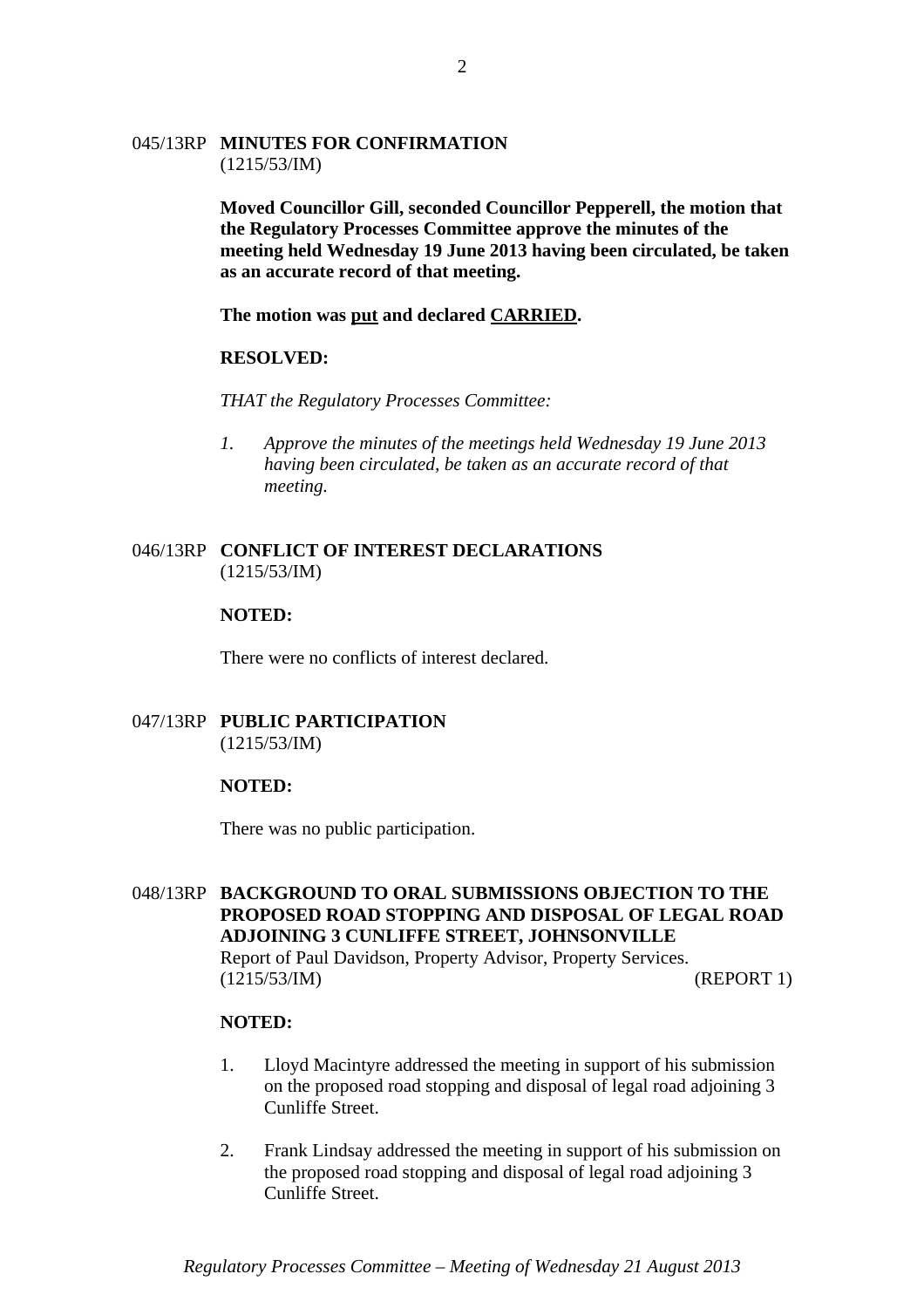- 3. Maude Morrison addressed the meeting in support of her submission on the proposed road stopping and disposal of legal road adjoining 3 Cunliffe Street.
- 4. Graeme Sawyer representing the Johnsonville Community Association addressed the meeting in support of the submission on the proposed road stopping and disposal of legal road adjoining 3 Cunliffe Street.

**Moved Councillor Gill, seconded Councillor Morrison, the substantive motion.** 

**The substantive motion was put and declared CARRIED.** 

## **RESOLVED:**

*THAT the Regulatory Processes Committee:*

- *1. Receive the information.*
- 2. Thank all the objectors for their oral submissions, and advise that it *will consider the matter and make a decision on whether or not to uphold any objection, at the next available meeting of the Regulatory Processes Committee.*

(Councillor Morrison left the meeting at 10.01am.)

# 049/13RP **ROAD CLOSURES**

Report of Maria Taumaa – Street Activities Co-ordinator. (1215/53/IM) (REPORT 2)

**Moved Councillor Gill, seconded Councillor Foster, the substantive motion.** 

**The substantive motion was put and declared CARRIED.** 

#### **RESOLVED:**

*THAT the Regulatory Processes Committee:* 

- *1. Receive the information.*
- *2. Agree to close the following roads for the events as shown, to vehicles only, subject to the conditions listed in the Proposed Temporary Road Closure Impact Reports:* 
	- *(a) For the Shelly Bay Motor Sport Sunday 15 September 2013 7am to 6pm:* 
		- *(i) Massey Road between Scorching Bay Reserve and the Northern entrance to the former Shelly Bay Defence Base.*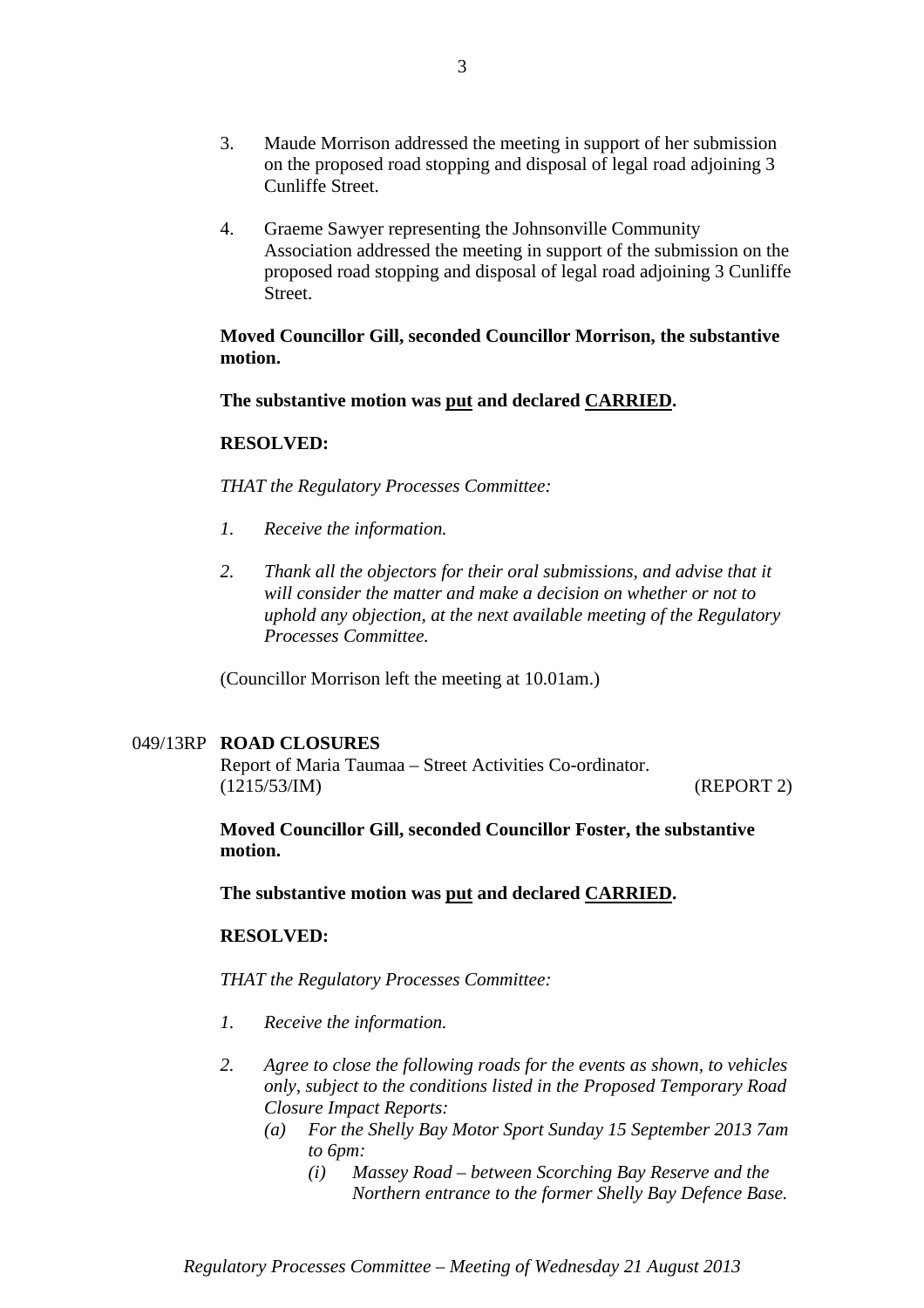- *(b) For the Carless Day Sunday 22 September 2013 1pm to 4pm (i) Dixon Street – Between Taranaki Street and Victoria* 
	- *Street. (ii) Cuba Street – between Manners Street and Wakefield Street.*
- *(c) For the Kirkcaldie & Stains Charity Street Party Saturday 23 November 2013 5am to 6pm* 
	- *(i) Brandon Street between Featherston and Lambton Quay.*
- *(d) For the Northern Wellington Festival Saturday 30 November 2013. Wanaka Street – 6am to 4pm Dr Taylor Terrace – 6am to 1.30pm Moorefield Road – between the Haumia and Johnsonville Road roundabouts 11am to 12.30pm Moorefield Road – between the Johnsonville Road and Middleton Road roundabouts, 11am to 12.30pm Rotoiti Street – Closed to through traffic, 11am to 12.30pm Broderick Road – Phillip Street to Johnsonville Road 11am to 12.30pm Johnsonville Road – Between Fraser Avenue and Moorefield Road roundabouts 11am to 12.30pm Frankmoore Avenue – Between Earp Street and Moorefield Road 11am to 12.30pm*
- *(e) For the Thorndon Fair Sunday 1 December 2013 7.30am to 5.30pm (i) Tinakori Road – between Bowen Street and Harriet Street* 
	- *(ii) Hill Street between Tinakori Road and Selwyn Terrace*
- *(f) For the Santa Parade Sunday 8 December 2013 Closures 7am to 3pm* 
	- *(i) Ballance Street between Lambton Quay and Featherston Street*
	- *(ii) Stout Street between Lambton Quay and Whitmore Street*
	- *(iii) Maginnity Street between Waring Taylor Street and Ballance Street Closures 10am to 5pm Lambton Quay – between Whitmore Street and Willis Street Willis Street – between Lambton Quay and Manners Street Customhouse Quay – between Willis Street and Victoria Street Willeston Street – between Willis Street and Victoria Street Mercer Street Victoria Street – between Harris Street and Dixon Street Bond Street – between Victoria Street and Willis Street Lombard Street - All Cornhill Street - All Wakefield Street – between Mercer Street and Cuba Street(Michael Fowler Car Park) Cuba Street – between Wakefield Street and Manners Street Manners Street – between Willis Street and Taranaki Street*
- *3. Note that the recommendations in this report should not be amended without first carrying out further consultation with affected parties*

*Regulatory Processes Committee – Meeting of Wednesday 21 August 2013*

4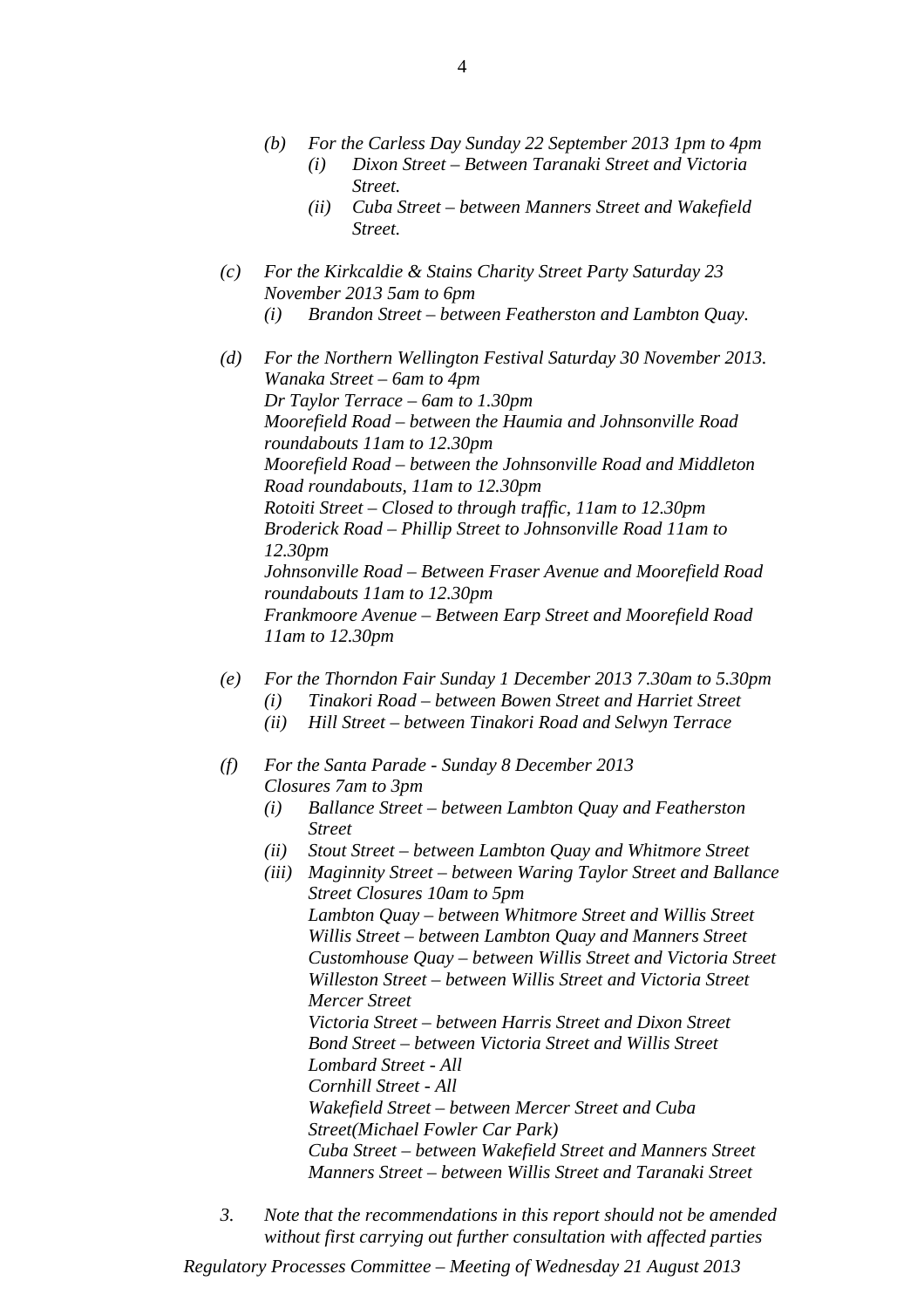*and verification from the Council's Traffic Engineer that the amendment is not likely to cause unreasonable impact on traffic.* 

# 050/13RP **ROAD STOPPING AND DISPOSAL – LEGAL ROAD ADJOINING 11 RAVI STREET, KHANDALLAH**

Report of John Vriens, Senior Property Advisor. (1215/53/IM) (REPORT 3)

**Moved Councillor Gill, seconded Councillor Foster, the substantive motion.** 

**The substantive motion was put and declared CARRIED.** 

#### **RESOLVED:**

*THAT the Regulatory Processes Committee:*

- *1. Receive the information.*
- *2. Recommend to Council that it:* 
	- *(a) Agree that approximately 80 m² (subject to survey) of unformed legal road land (Road Land) adjoining 11 Ravi Street, Khandallah, is not required for a Public Work.*
	- *(b) Approve the disposal of the Road Land to the owners of 11 Ravi Street, Khandallah.*
	- *(c) Authorise Council officers to commission a section 40 Public Works Act 1981 (PWA) report from suitably qualified consultants to identify whether the area of unformed legal road land must be offered back to its former owner or their successor, or whether exemptions from offer back applies.*
	- *(d) Delegate to the Chief Executive Officer the power to either offer the Road Land back to its former owner(s) or their successor(s), or to approve the exercise of exemptions from offer back under section 40(2), 40(3), or 40(4) PWA(if appropriate).*
	- *(e) Authorise Council officers to initiate the road stopping process for the Road Land in accordance with Section 342 and the Tenth Schedule of the Local Government Act 1974.*
	- *(f) Delegate to the Chief Executive Officer the power to formally approve the road stopping, and issue the public notice to declare the Road Land stopped as road, subject to all statutory and Council requirements being met with no objections being received.*
	- *(g) Delegate to the Chief Executive Office the power to negotiate the terms of sale, impose any reasonable covenants, and enter*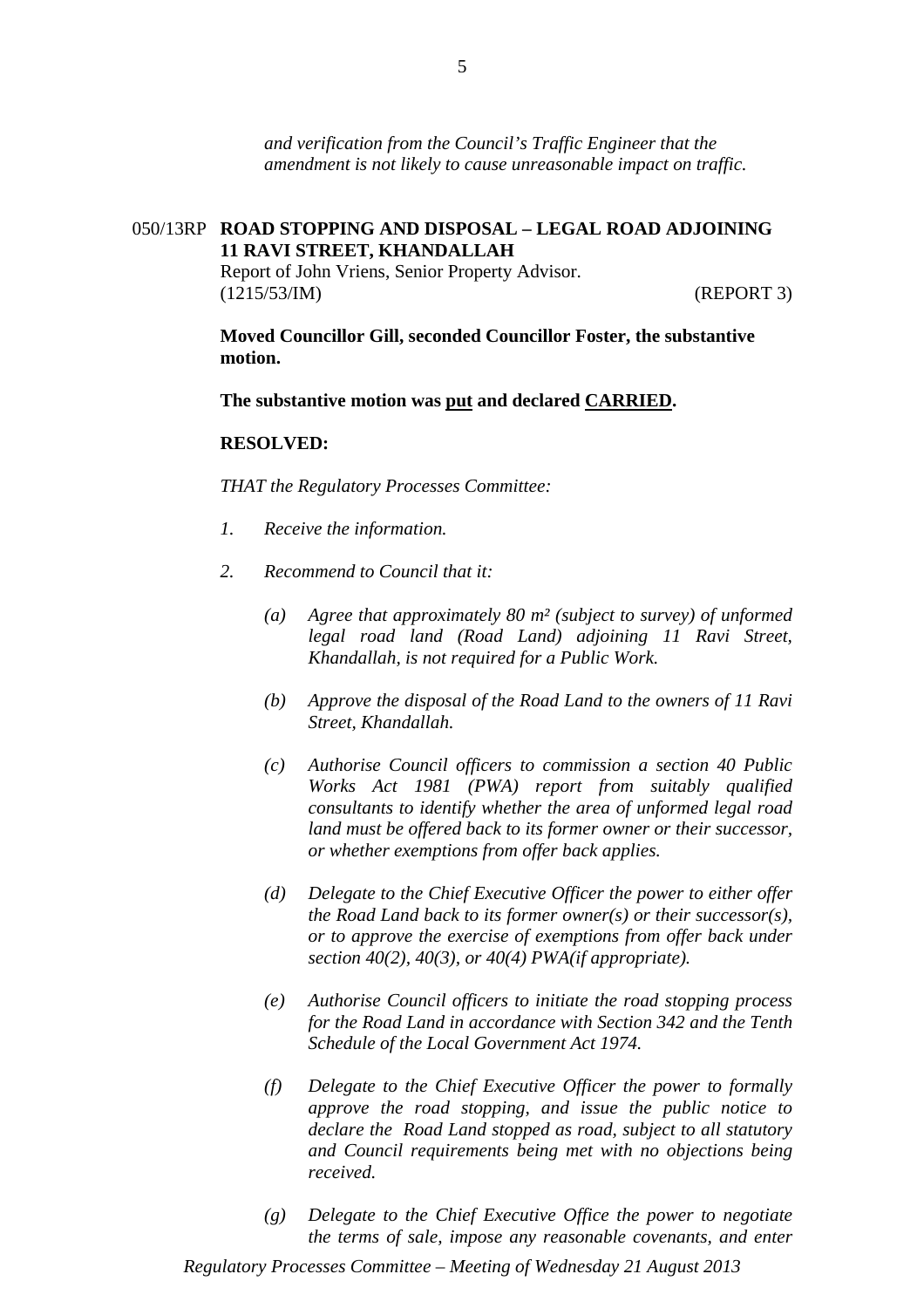*into a sale and purchase agreement in respect of the Road Land, either with the former owner, or their successor, or the owner of 11 Ravi Street, Khandallah, provided any such agreement is conditional upon the road being stopped.* 

(Councillor Morrison returned to the meeting at 10.04am.)

# 051/13RP **NEW LEASES UNDER RESERVES ACT 1977 (EXISTING/APPROVED OCCUPANTS): TOWN BELT AND OTHER RESERVE LAND**

Report of Tracy Morrah – Manager, Property Services, Myfanwy Emeny – Manager, Community Engagement and Reserves, Paul Andrews - Manager Parks, Sport and Recreation and Jacqui Murray – Manager, Assets and Projects Manager. (1215/53/IM) (REPORT 4)

**Moved Councillor Foster, seconded Councillor Morrison, the substantive motion.** 

**The substantive motion was put and declared CARRIED.** 

## **RESOLVED:**

*THAT the Regulatory Processes Committee:*

- *1. Receive the information.*
- *2. Agree to grant new leases under the Reserves Act 1977 (subject to the usual terms and conditions noted below).*
- *3. Note the terms of the leases are proposed to be consistent with the Council's "Leases Policy for Community and Recreation Groups".*
- *4. Note that any approval to grant the leases is conditional on:* 
	- *(a) appropriate Iwi consultation*
	- *(b) public notification under s119 and s120 Reserves Act 1977*
	- *(c) no sustained objections resulting from the above consultation and notification; and*
	- *(d) legal and advertising costs being met by the respective lessees (where applicable)*

## 052/13RP **RESOLUTION TO EXCLUDE THE PUBLIC**  (1215/53/IM)

**Moved Councillor Gill, seconded Councillor Foster, the motion to exclude the public.** 

**The motion was put and declared CARRIED.**